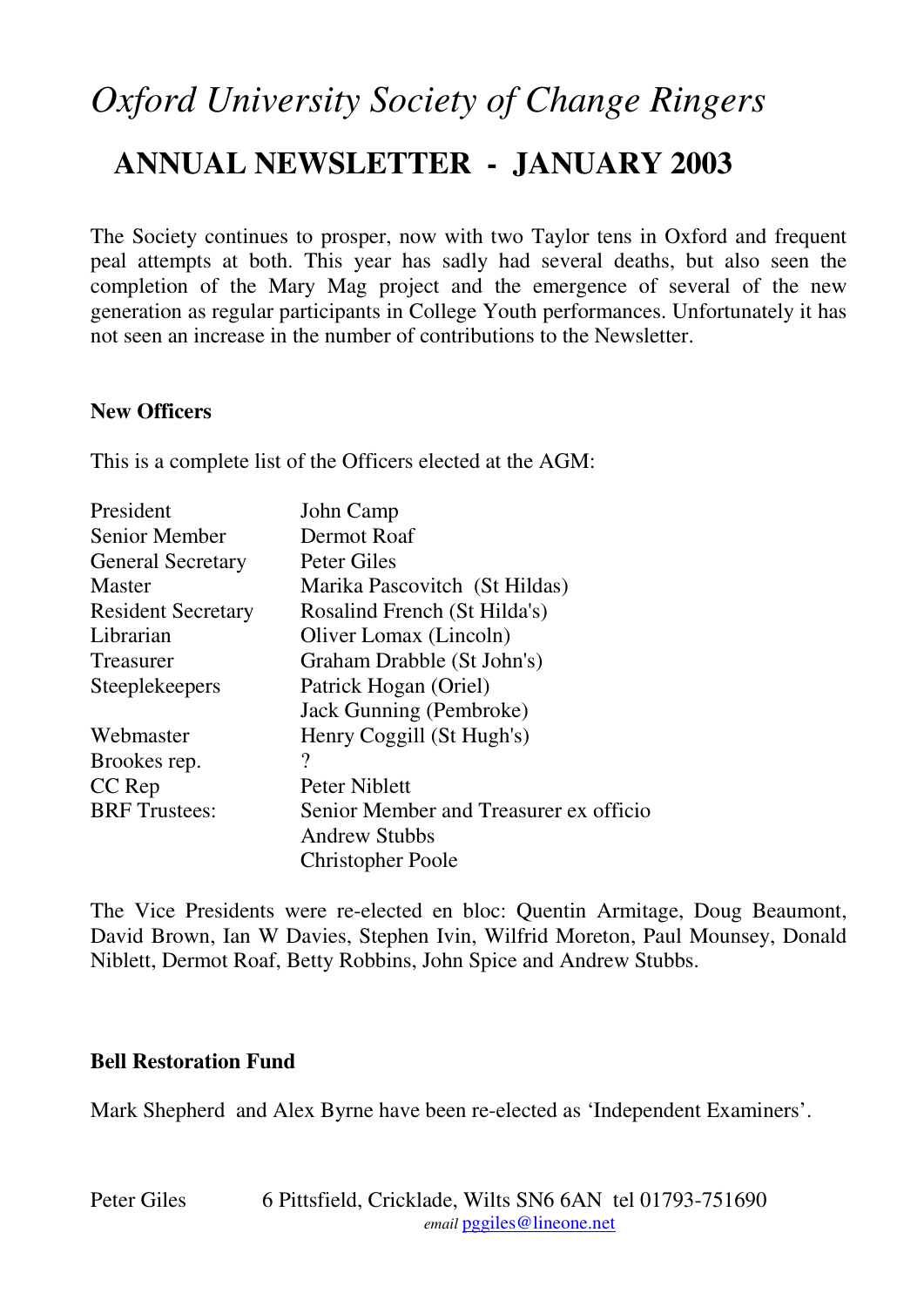# **Life Members**

The following have become Life Members:

| Mary Sloman | Somerville 1999-2002 |
|-------------|----------------------|
| Mark A Bell | Jesus 1999-2002      |

#### **2003 Annual Dinner**

This year's Dinner will again be at Harris Manchester College, on Saturday 1st February at 7.00 p.m. for 7.30 p.m. Tickets will be £42.00. The speech welcoming the Guests will be given by Paul Mounsey, and the guest speaker is Chris Johnson from the CUG.

Please send an SAE and a cheque payable to OUSCR Dinner Committee to: Graham Drabble, St John's Collge OX1 3JP, stating any seating plan preferences and dietary requirements. Closing date for tickets is  $20<sup>th</sup>$  January.

Drinking the night before will be at the Folly Bridge. Sunday coffee is t.b.c..

#### **Meeting Dates in 2003**

The Society's business meetings are held on Mondays, and take place in the Quarrell Room in Exeter.

TGM dates - the first Monday in term. Jan 20th, April  $28<sup>rd</sup>$  and Oct  $13<sup>th</sup>$ . AGM date - Monday, Dec 1st.

#### **Newsletter Account**

The cost of printing and posting this Newsletter will be about £160. The Newsletter account will stand at about £640 after this letter has been sent. If you wish to contribute, please make your cheque payable to `Mr P Giles` or `Post Office Counters`. I thank Bob Mordaunt for his very generous donation this year.

# **The Annual Tour**

The 2002 tour was based in Ipswich and organised by Nigel Orchard. The 2003 Tour will be based in the Leeds area, and arranged by Lawrence Haines. He may be contacted at 32 Whiston House, Halton Road, London N1 2DH or lawrence@mobij.freeserve.co.uk Easter Day is once more in  $0<sup>th</sup>$  week, so the tour will be a fortnight earlier - April  $6<sup>th</sup>$  to 11th.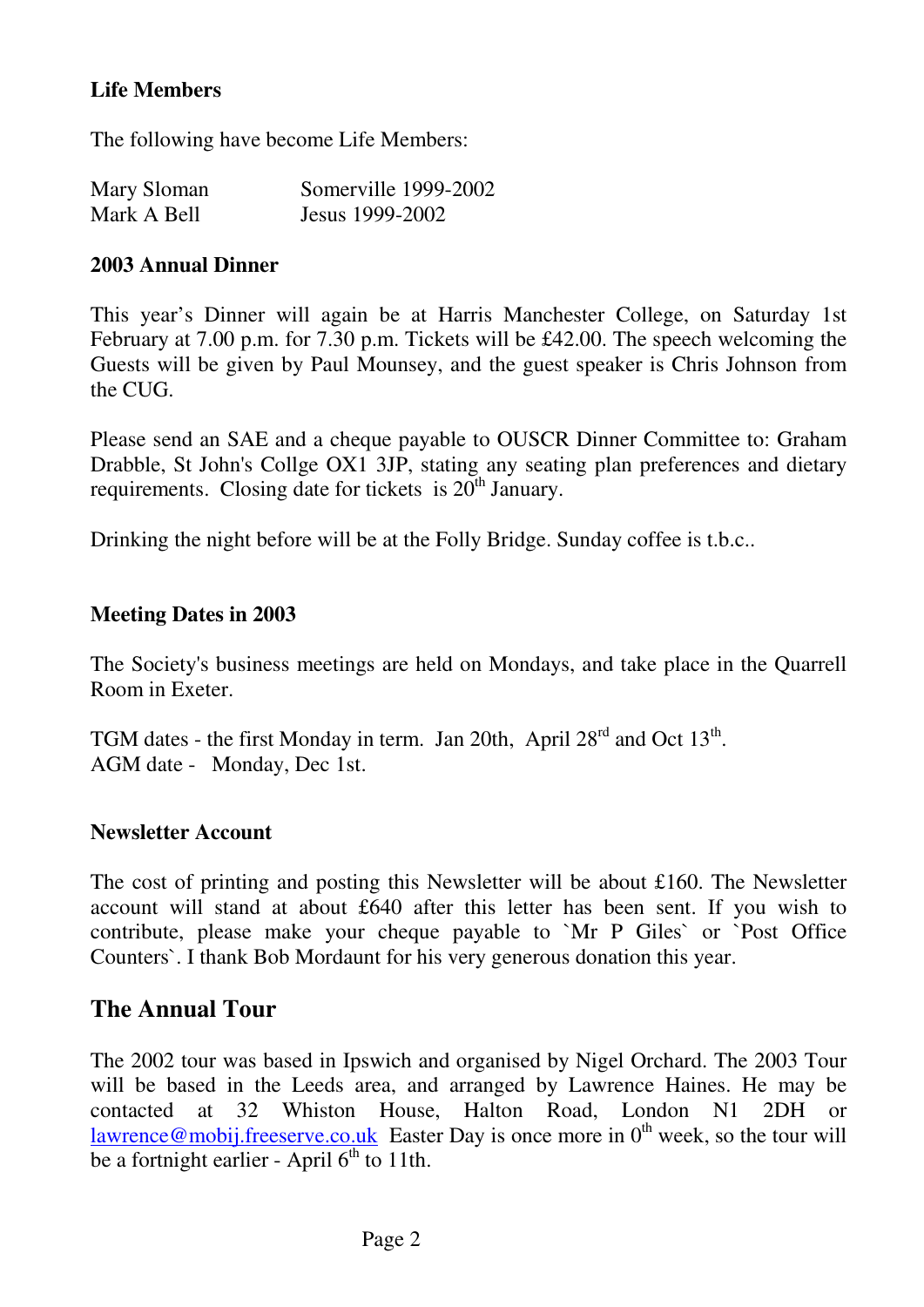#### **Residents' Review** *Henry Coggill, the immediate past Master,writes:*

2002 has been another fruitful year for the OUS, with enthusiasm and tradition as prominent as ever. We have been very fortunate to have seen the continued efforts of Stephen Ivin transform the bells of Mary Mag yet further into a lovely (very) light Ten, upon which we have rung quarter peals of Stedman Caters and Yorkshire Royal, and look forward to ringing peals soon.

The normal scheme of a weekly practice at Mary Mag, preceded by a quarter peal, has continued, with attendance as regular as ever. Alternate weeks have hosted quarters and practices at St Thos, although with the augmentation at Mary Mag, we have balanced 10-bell ringing between both towers. How lucky we are!

Sunday hears the bells of St Thos, Mary Mag and St Ebbes every morning, followed by SMV and New College on certain weeks. St Cross also rings out once every month.

There have been 14 peals during this year, some in Memory of David Woodward, Roger Abbott and Rodney Meadows. A wide range of methods, including London Royal, 8-Spliced, Stedman, Cornwall and Plain Bob have been rung, with residents at the heart of nearly of these; we are very grateful, as ever, to the non-residents who help us to achieve this.

The regular calendar of events has yielded its customary merriments and pleasures, with highlights being the ever-popular Annual Dinner in February, the residents' Joint Outing with the Cambridge Guild, to Guildford this year, the Annual Tour, to Ipswich, May Morning at SMV, the Summer Outing, to Kirtlington, Freshers' Outing, to Wallingford, and the SUA Striking Competition, held in Southampton.

The OUS has done it's bit to mix with other Universities, hosting a weekend of Ringing for all University Societies, and members have been spotted at Dinners in Bristol, Cambridge and London.

Handbell ringing has blossomed from the twilight of recent years, with 2 practices every week enabling most who attend to ring Plain Bob, some achieving Kent and Cambridge, and everyone managing at least Plain Hunt.

All said, the quest for ringing greatness abounds, whether that be Grandsire, Surprise Major or Bristol Max, everyone in the Society has a propensity for progress, and I wish next year's committee team all the best with continuing this and the excellent traditions of the OUS.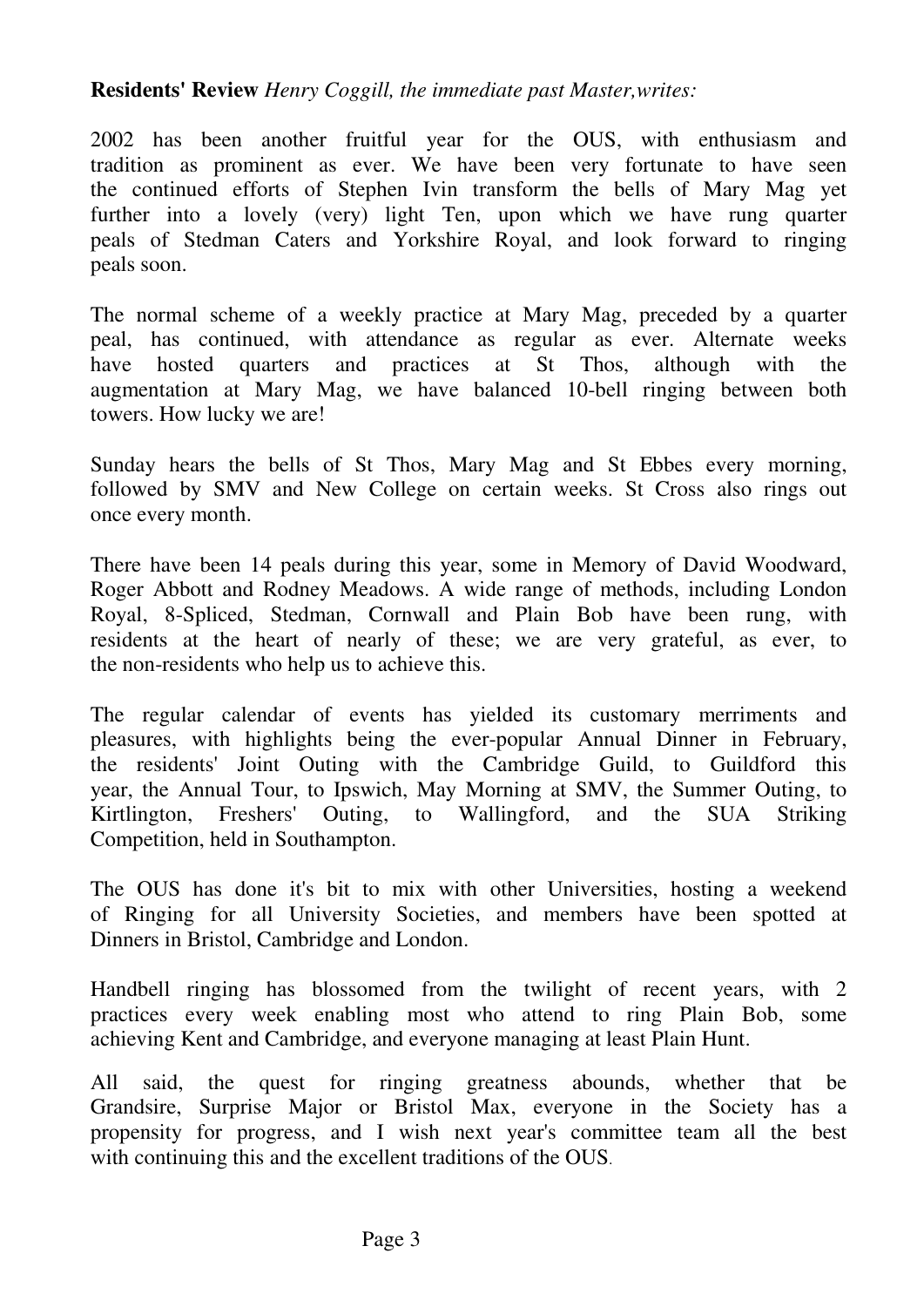# **Society Ties**

Still twenty eight to go, and only £3.00 each.

# **Address List**

The Address List is available on request electronically, on paper or via diskette. The following 28 members are currently lost: Catherine Bannister, Sarah Bates, Mike Capocci, Richard Casserley, Rosemary Clark, Frances E Collins, Paul Crane, Robert Galloway, Andre Gren, David Hamlin, Sally Hawksworth, Luke Heaton, Lance Hewson, Anne Lambert, John S Leonard, Bill Lister, Andrew J Loveland, Jeremy McCabe, Melanie Milan, JD Mozley, David Newman, Colin Parker, Julia Sheard, Nigel Sheppard, Richard Tapper, C Turnbull, and AJ Vincent.

## **The Society's History**

Sales have now reached 238, an increase of merely one in a year. Do please consider getting a copy if you have not already invested: another 30, and the BRF makes a profit from the project. Please send your cheque for £30.00 per copy (incl. postage and package), made out to 'OUSCR History', to the general secretary.

#### **Old Newsletters**

The Society is trying to improve its library, and would welcome copies of Newsletters before 1980. Please contact the general secretary if you have any to give or copy.

#### **Members' News**

**Dermot Roaf** celebrated 50 years as a ringer at St Giles on September, and the band had a special service and reception for him. **John Spice** celebrated his 80<sup>th</sup> birthday in May. **Peter Semmens** is living in York and enjoys listening to the Minster ringing on Sundays. He promises us some stories about his time with the OUS in the 1940s, when he shared digs in Southmoor Road with Rodney Meadows for two years.

**John Lonsbrough** has had an unfortunate accident: 'During a visit to Sussex, on September 5th I was at Brighton Rail Station where a line of luggage trolleys is towed along the platforms by a little electric tractor .We don't have this type of hazard at Oxford I did not appreciate that this thing was crossing my path and so walked into the side of it . This action was not advisable as it resulted in a broken foot and a cracked rib, with general inconvenience and a prohibition on ringing tower bells for at least six weeks . At my age recovery is slow and, as you saw, I am still hobbling at 13 weeks, but did start ringing at selected places 3 weeks ago and seem to be coping now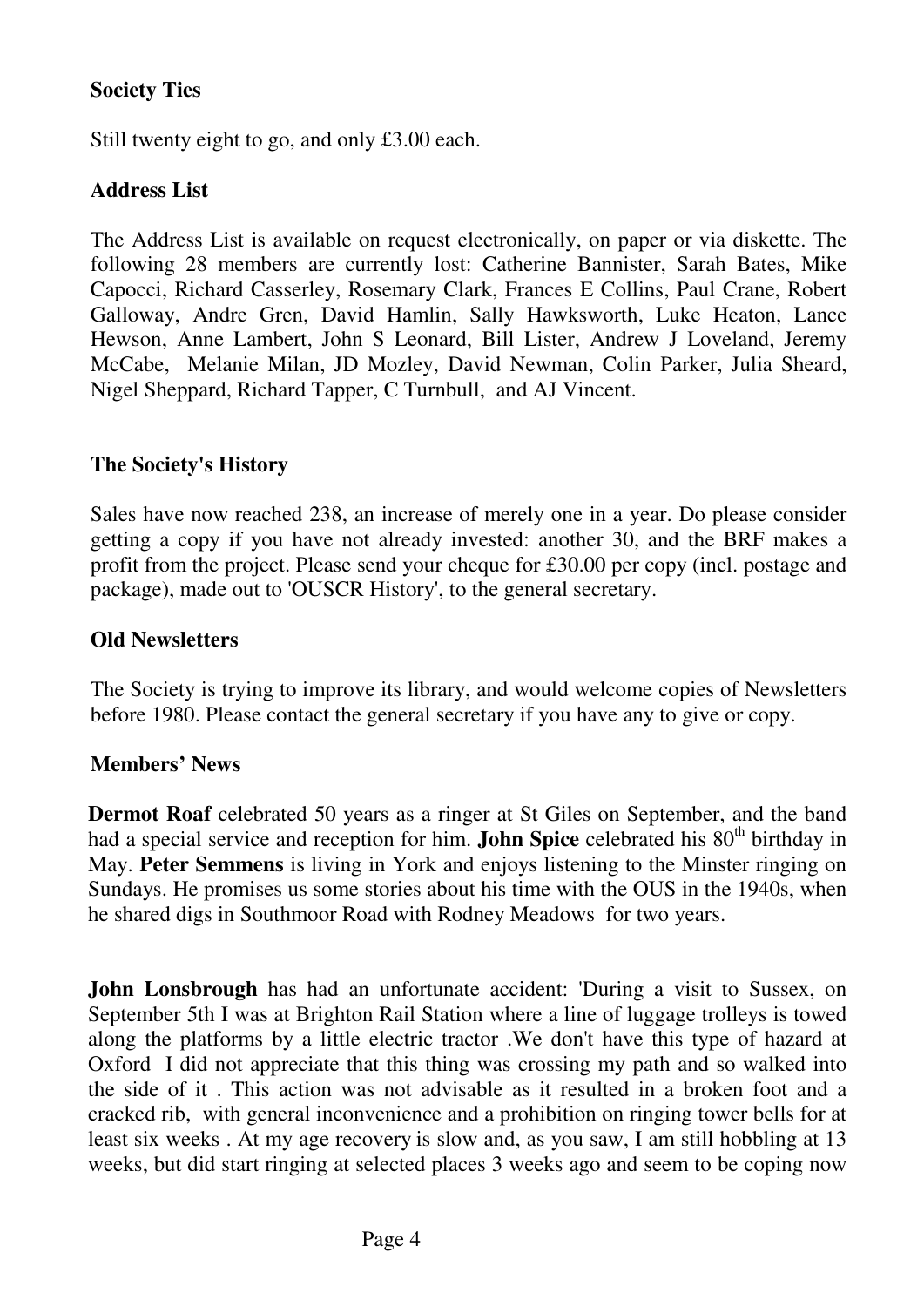with normal service apart from causing delay on ringing room stairs. Hopefully this will teach me to look where I am going !'

**Roy Stoddard** writes: **'**John Pusey has recently sent me an email about Dermot's celebration. He suggests that since I am one of the lost souls of the OUS I let you have my address and news, so that those who remember me may know that I'm still alive! My name and address is: Roy Stoddard, Apartado 50,11310 Sotogrande, Spain. Tel. 34 956 616037. Email(when at home) <106160.563@compuserve.com>. After reading English and Theology at Keble (1956-1961), and qualifying in Medicine in London (1968), I worked in hospital medicine for 16 years. Then my wife and I set out to sail round the world in a small yacht - a dangerous thing to do - especially if you haven't done any sailing before! But we managed it. We now work for "Mercy ships", a voluntary Christian organization which brings "hope and healing to the world's poor". Our hospital-ship, the "Anastasis", spends half the year in West Africa and half the year in Europe raising funds and recruits. I spend about three or four months a year on the ship. We are in the European phase at present and will be in Germany throughout September, so unfortunately I will not be able to attend Dermot's celebration.I have not done any change-ringing since leaving Oxford in 1961, but was delighted to receive John's letter mentioning names that I never thought I would come across again. And I would like to express my admiration and thanks to you for acting as a reference point whereby the many who passed through the OUS can renew old friendships. For me it was a lost world that has suddenly come to light again!'

**Brighid Simpkin** (nee Rose) hasn't rung for forty five years, but still appreciates the newsletter. **Hilary Beck** is still in New Zealand, but hopes to move to Canada in February. He has an attractive suggestion that we lead a campaign to get Oxford TB renamed, and put a decent Oxford method in its place. **David Hope** is now ringing master at Worcester Cathedral.

**Roger Abbott** died in February. Lawrence Haines collated an obituary from various members for the RW:

Roger Abbott, who contributed greatly and generously to ringing, especially in Oxford, died of a heart attack when aged only 60, leaving his wife Clare and sons Ben and Tim. This brief memorial draws on contributions from many who knew him. He will be sadly missed.

Roger learned to ring in 1952. The bells at his home town, Frome in Somerset, were too unwieldy for learners, so Roger was taught at Whatley. His teacher was Eunice D. Overend, who has taught many people in the area and still does. Peter Wycherley, another of Eunice's pupils at the time, recollects, "We were enthusiastic cyclists and cycled to meetings in our own district and other districts in the Bath and Wells on most Saturdays. Our 'longest length' was to cycle (in a day) from Frome to camp in the Norfolk Broads, and ring at St. Peter's Mancroft. We attempted numerous peals, mostly doubles, mostly unsuccessful." But among the successes was Roger's first as conductor - Grandsire at Whatley in 1956.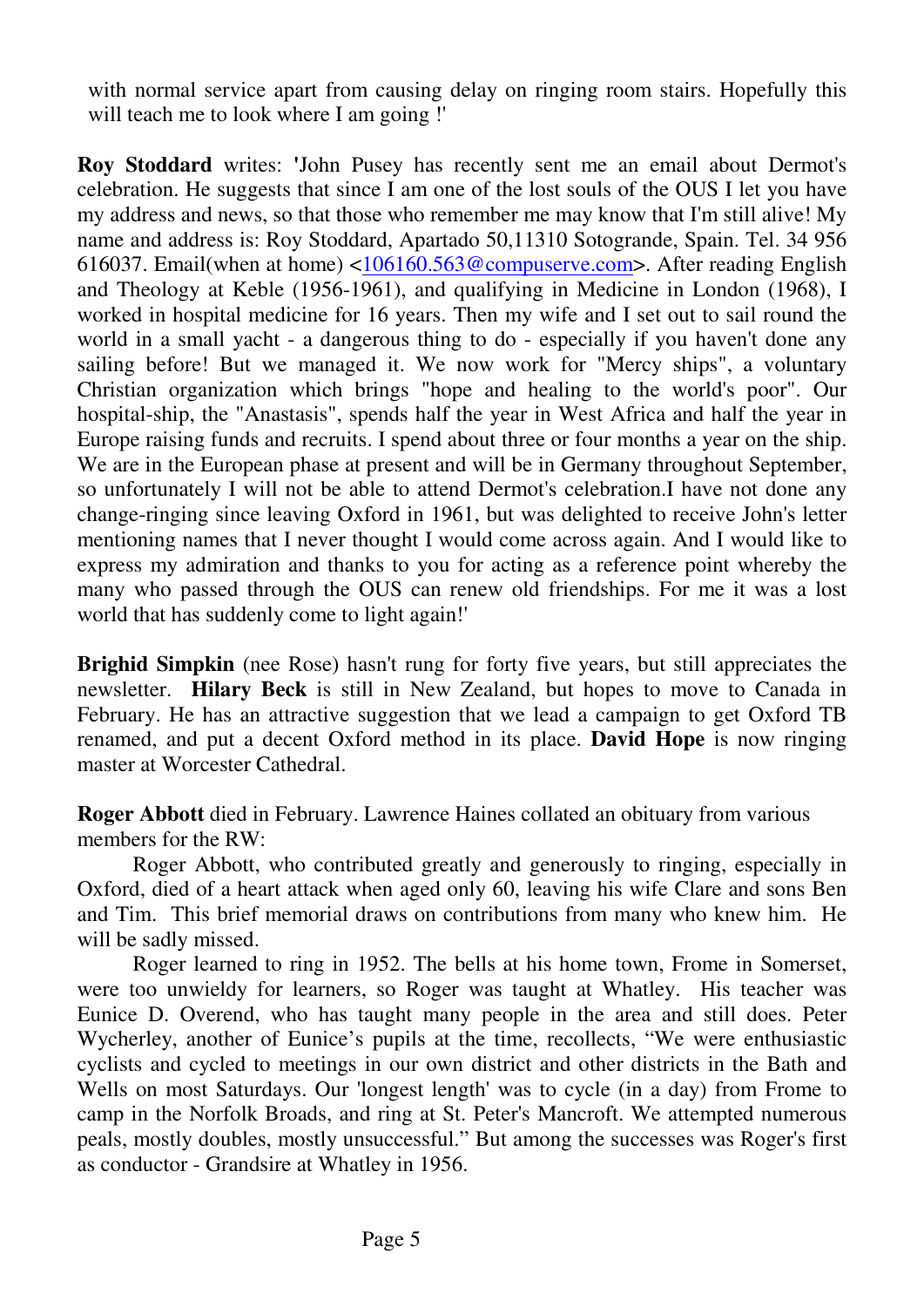Roger came up to St Catherine's in 1960 to read Engineering, and went on to take a doctorate. He did not ring much in Oxford as an undergraduate, but became more active later. By the late 1960s he had settled in the area and was ringing with both the OUS and the OS. Cars were not very common amongst the resident members in those days: on Saturday outings Roger's less-than-youthful Ford Anglia would usually be teeming with grateful non-cyclists.

Roger enjoyed peal ringing, and took part in many of the peals rung for the OUS, OS and eventually the St Thomas Society during the early 1970s. Steve Whittleton remembers, "Roger was always prepared to drive peal bands to towers. He would meet us at about 5pm in St Giles with his battered car. Four of us would cram into it and off we would go." Another undergraduate in the band, Peter Giles, says, "Although Roger was never one of the lads - hardly surprising since he was grown up and we weren't! - he often enjoyed coming for a curry after the Thursday peal, and was known by the waiters in the Bombay as the Boss Man."

When Roger married Clare, he cut back on his peal ringing, and when he took up flying his opportunities for ringing weekend peals were reduced. Even so, he rang in total something over 250 peals. Most were of Surprise Major or Royal, and over a quarter were rung at St Thos. With his early experience on the heavy-going bells of Frome, Roger much enjoyed ringing the tenor to peals. Amongst other feats, he carried off the tricky task of tenoring to spliced Caters and Royal, and it was the St Thos tenor that he rang to his last peal, in January 2002.

Roger rang a good deal with the Oxford Society - at practices, for Sunday services and festivals, and in peals. He was Treasurer of the Society for 12 years. Roger gave generously to bell appeals, and donated a new treble for St Mary Mag. The OUS rang a peal of Bristol S Major in Roger's memory at St Thomas's on

Saturday, 9th March, conducted by Mark Bell. Ben and Tim both rang in a quarter peal of Grandsire Triples, conducted by Stephen Ivin, at St. Thos on the day of his funeral. Another quarter peal was rung at Whatley on 12th March by people who had rung with him in the early days, including his teacher Eunice (well into her eighties).

There was a great deal more to Roger than his ringing. His interests ranged wide: and as his colleague David Rowles remarked, "He always seemed to genuinely know something about nearly every topic that came up in conversation." Yet he was no butterfly: whatever he tackled, he wanted to do wholeheartedly and to the best of his ability.

Roger was an accomplished organist. Latterly, he was more likely on a Sunday morning to be playing the organ at Wheatley Parish Church than ringing. He gave several organ recitals, including a number in Germany and at SMV. With his characteristically meticulous and intelligent preparation, he was a fine performer in continuo and accompaniment, as shown in a recent performance of Charpentier's *Little Mass* in the Holywell Music Rooms. He also composed music, including a *Fanfare for St. Nicholas*, which was played at Roger's funeral service.

Roger had in recent years been doing an increasing amount of singing. He enjoyed playing a Gentleman of Japan in *The Mikado*, and travelled to Menden, near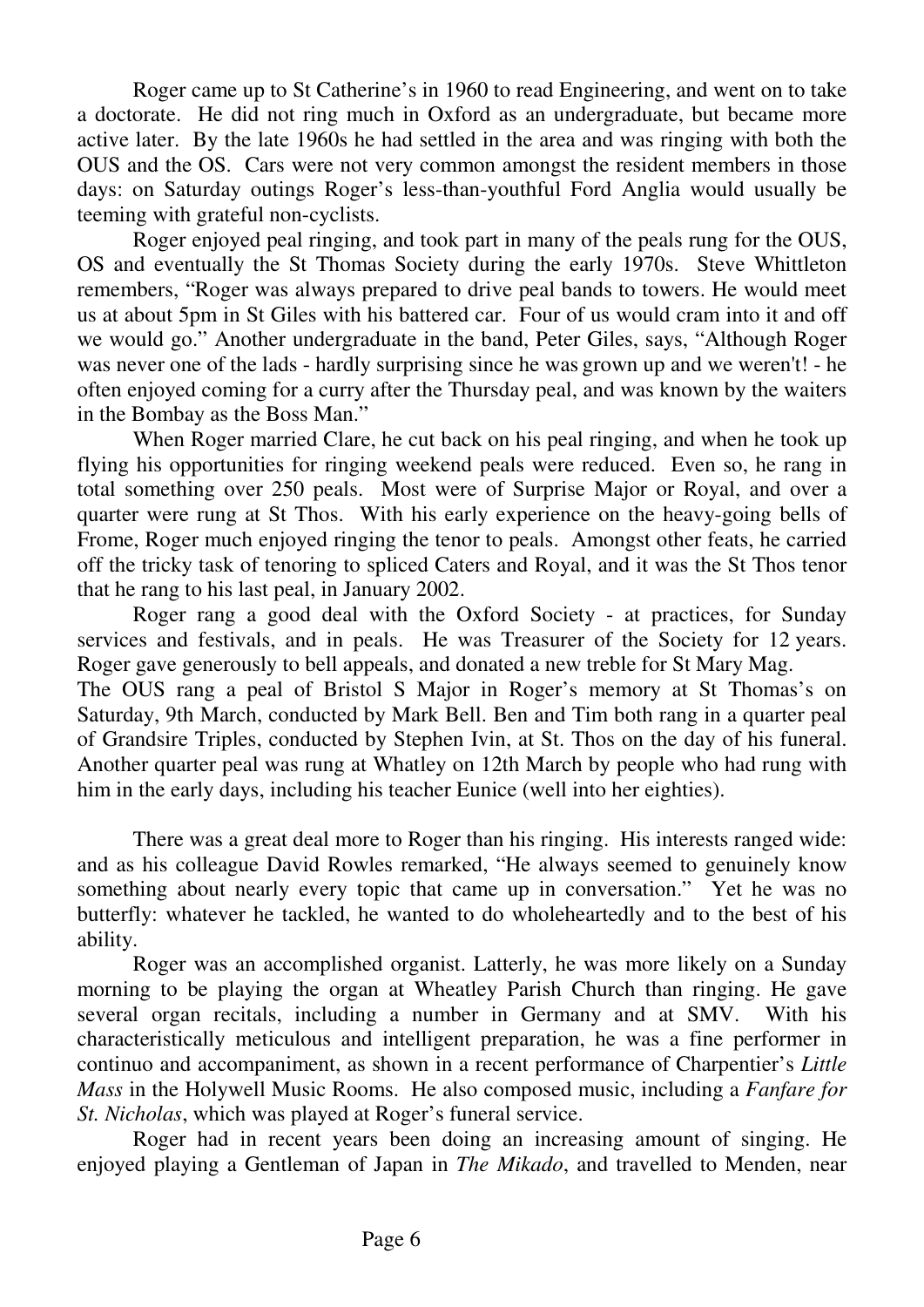Dortmund, in October 2001 to sing in Brahms' *Ein Deutscher Requiem*; where he used his immaculate German to exchange Adolf Hitler jokes with his hosts.

For many years, a much appreciated start of the Wheatley Carol Service was the tune ringing on handbells by Roger and his sons, Ben and Tim.

Roger was a pioneer in the study of the workings of insect muscle at the molecular level, and was among the first to use computers in biology. His doctoral research was carried out in the ARC Unit in the Zoology Department, where Professor Pringle was interested in finding out how insects can move their wings at a frequency higher than that of the nervous impulses that stimulate them. Roger, an engineer, studied the mechanics of the insect flight muscles using fibres from the giant waterbug *Lethocerus.* Belinda Bullard reports that Roger was extremely good at the intricate manipulations needed to fix small bundles of fibres to the apparatus.

Roger was ahead of his time in controlling and recording his experiments by means of an early computer. As there was no suitable software, he had to write it himself. Besides specific software for his experiments, he created an extended form of the Algol programming language, known as Abgol, for the University's Computing Department. Soon afterwards, he was marketing extensions to the FOCAL language used on the PDP-8 computer that was very popular in scientific circles. He began to carry out programming and computer consultancy as a freelance. He formed his own company, RHA (Minisystems) Limited, and from then on most of his working life was spent in some form of computing.

Flying was one of the passions of Roger's life. He set about it in his usual thorough and intelligent fashion. For 20 years he flew from Wycombe Air Park and for many of those years he was a part-time instructor. He generally flew single engine Cessna 152s and 172s. He was also licensed for multi-engined planes and held a nightflying rating. His strong dedication to flying was demonstrated when he failed a routine medical because of high blood pressure. He immediately set about a programme of long road runs and other exercise to overcome the problem, persisting for fully two years before he was again permitted to fly.

Roger never replaced anything he could repair - cars, washing machines, cameras. He could have bought new, but he liked the challenge and the chance to use his engineering skills. This characteristic was reflected in the quotation on the order of service for his funeral, "He must be a good chap, running a car like that and buying new bells".

He was interested in photography, and when still a teenager, made money out of commissions to take photographs. He was very knowledgeable about wine, particularly German wine. For a time had his own vine in his garden at Horspath.

Above all, Roger was a loving husband and father. Nigel Orchard, a frequent guest, said, "Staying at Roger and Clare's home, one recognised the closeness and mutual support of the family. Roger and Clare were devoted parents. Roger was known to say that his family was the best thing in his life. At Roger's funeral, Ben spoke a loving eulogy and Tim contributed a moving guitar rendition of a piece by J.S.Bach." There could not have been a more fitting epitaph.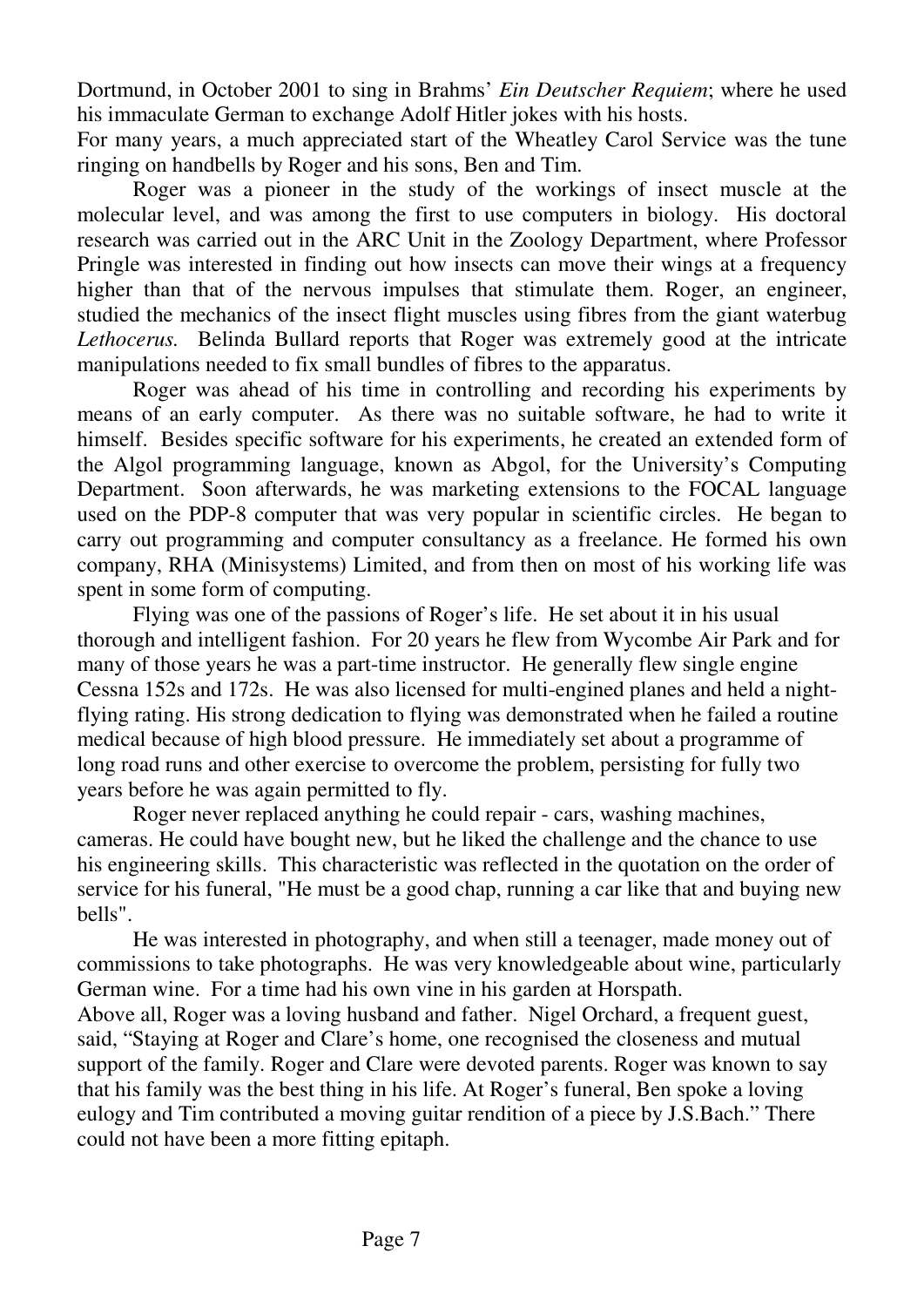**Rodney Meadows** (1924-2002) died in March. Jeremy Pratt gave the funeral oration:

The phrase "A Scholar and a Gentleman" is overused, and often misused, but for Rodney, the epithet is wholly apposite.

Rodney was an intensely private person, and it is only now that the many facets of his life are coming together. Even so, he was very sociable and always excellent company. He had a splendid subtle wit, which he used to great effect, but never maliciously. He was a perfectionist to himself, and would only take on activities or responsibilities if he believed he could do them well. What he did take on, however, he carried out with passion and loyalty, and with a competence to which many of us can only aspire. His manner was charming and unassuming, yet he commanded the respect of all who knew him.

He was a scholar of some distinction. From school he won an open scholarship to read classics at Exeter College, Oxford, and, after graduating, completed a postgraduate Diploma in Classical Archaeology. He continued his interest in this field, and in particular, Roman Britain. He had a number of papers on the subject published, although his last remained unpublished. It has been suggested that the reason for nonpublication was that it ran contrary to received wisdom. He was not averse to controversy, indeed at times revelled in it. He was always prepared deliberately to take a contrarian view (often with a twinkle in his eye) simply to test the intellectual rigour of the principal argument.

After Oxford, he joined the Western Region of British Rail as a "Traffic Apprentice", the management training scheme of the day. This allowed him to indulge in his passion for railways – it also took him to a number of parts of the country. He rose quietly through the ranks, changing region in the process, ending up based at Kings Cross, first as Divisional Passenger Manager and latterly as Marketing Manager for the East Coast Main Line. It is said that he had the capacity to rise further within British Rail – He chose not to. Stories of his working life abound: his attention to detail; his knowledge of, and passion for railways; his ability to communicate effectively at all levels, from the man on the footplate to the Board. It is said, however, that his first task in the office every morning was to speak to his stockbroker!

Outside his scholarship and his work he had many and varied interests. His passion for, and contribution to, British Music will be spoken of shortly by Anthony Lindsey. He was a keen Bridge player, and, having been introduced to golf in 1971 by his good friend Ralph Edwards, became a keen and competent golfer playing many of the major courses in the British Isles, particularly in Scotland and Ireland. It was during his regular visits to Southern Ireland that he indulged his hobby of horse-riding. He was alo a keen football fan. Highbury may seem an unlikely place to find Rodney, but he was a lifetime supporter of Arsenal, a season-ticket holder, and indeed a shareholder. Today he would be happy – Arsenal two points clear at the top of the Premiership, and with a game in hand!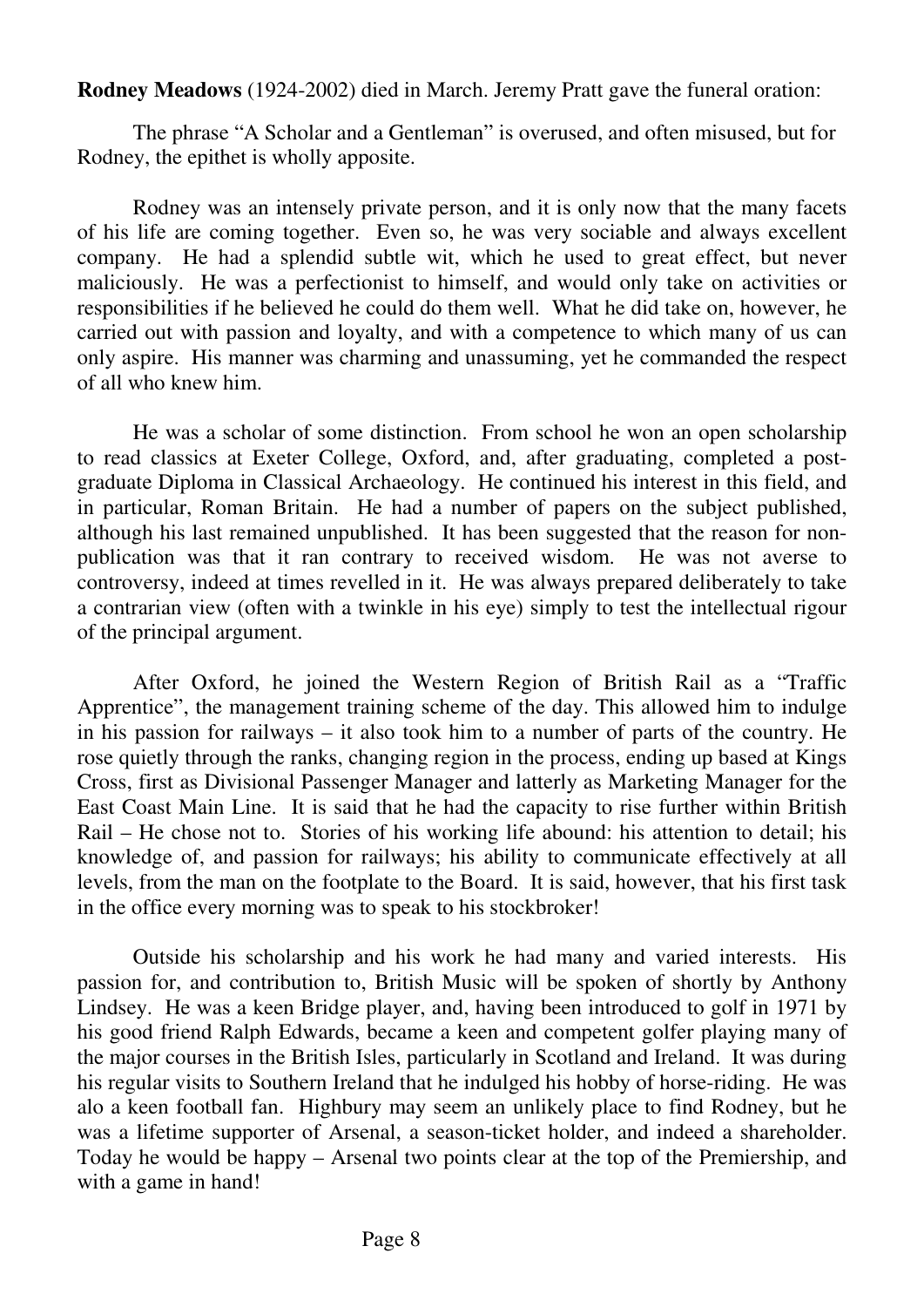It was, however, from his Church Bell Ringing that many here today will know him. He was introduced to ringing as an undergraduate at Oxford and became an active member of the Oxford University Society. His enthusiasm was such that he also joined the band at the tower nearest to his parents then home, St Augustine's Kilburn. Apart from the inevitable breaks while working away from London he remained a loyal supporter of that band until his death, a period of over 50 years.

Early in his railway career he was posted to Snow Hill Station in Birmingham, and became a much respected member of the leading bands at St Philip's Cathedral and at St Martin's-in-the-Bullring. He was elected a member of the Ancient Society of College Youths in 1953, and, back in London in the late 1950's, he became an active supporter of the Society in London. He was elected Master in 1964, and was a Trustee of the Society for the last five years of his life. It was in that capacity that he attended a dinner for the Officers of the Society on the night before he died, an event which he clearly thoroughly enjoyed and to which he contributed in his own inimitable style. He was a supernumerary member of the St Paul's Cathedral Guild from 1971-1984. His links with the Oxford University Society were also maintained and he served as President from 1976 – 1982.

But his spiritual ringing home was Westminster Abbey. A supernumerary in 1959, and a Principal Member two years later, he gave over 40 years service to the Abbey. He loved the place, and was much loved by all involved with it. He rang for many great occasions, and how fitting that his body should have been received into the Abbey on the same day as that of HM Queen Elizabeth, the Queen Mother, and, that after the pomp and splendour of the State Occasion there should be a simple service for Rodney, and that the bells should be rung for him!

In ringing circles, however, he will be remembered not just as one of the most quietly competent ringers of his day, but perhaps most as a wonderful social companion, and as a brilliant and witty writer and speaker. His adaptation of Stephen Potter's "Gamesmanship" to ringing in his 1951/2 articles entitled Belfrymanship are classics, as was his speech at the Henry Johnson Dinner in Birmingham in 1961 when he wittily described the leading Birmingham ringers of the day in verse - "The Great Debunker". Some took offence at his Belfymanship articles. A "Disgusted of Tunbridge Wells" correspondent wrote "…but to the creator of Meadowsmanship – keep your devilish art off ringing, return it to the home it doubtless has in Hades with the Friars of *The Summoner's Tale.*" But for most, they were witty, they were amusing, and they were extremely perceptive!

Rodney was a man of many parts. Although he remained a bachelor all his life, he was a strong family man. He was devoted to his parents, Harry and Lois, and his elder sister, Jean, and was a regular attender at the biennial reunion of the wider family of cousins. He was kind and generous, a good friend and wise counsel. He was indeed a true Gentleman.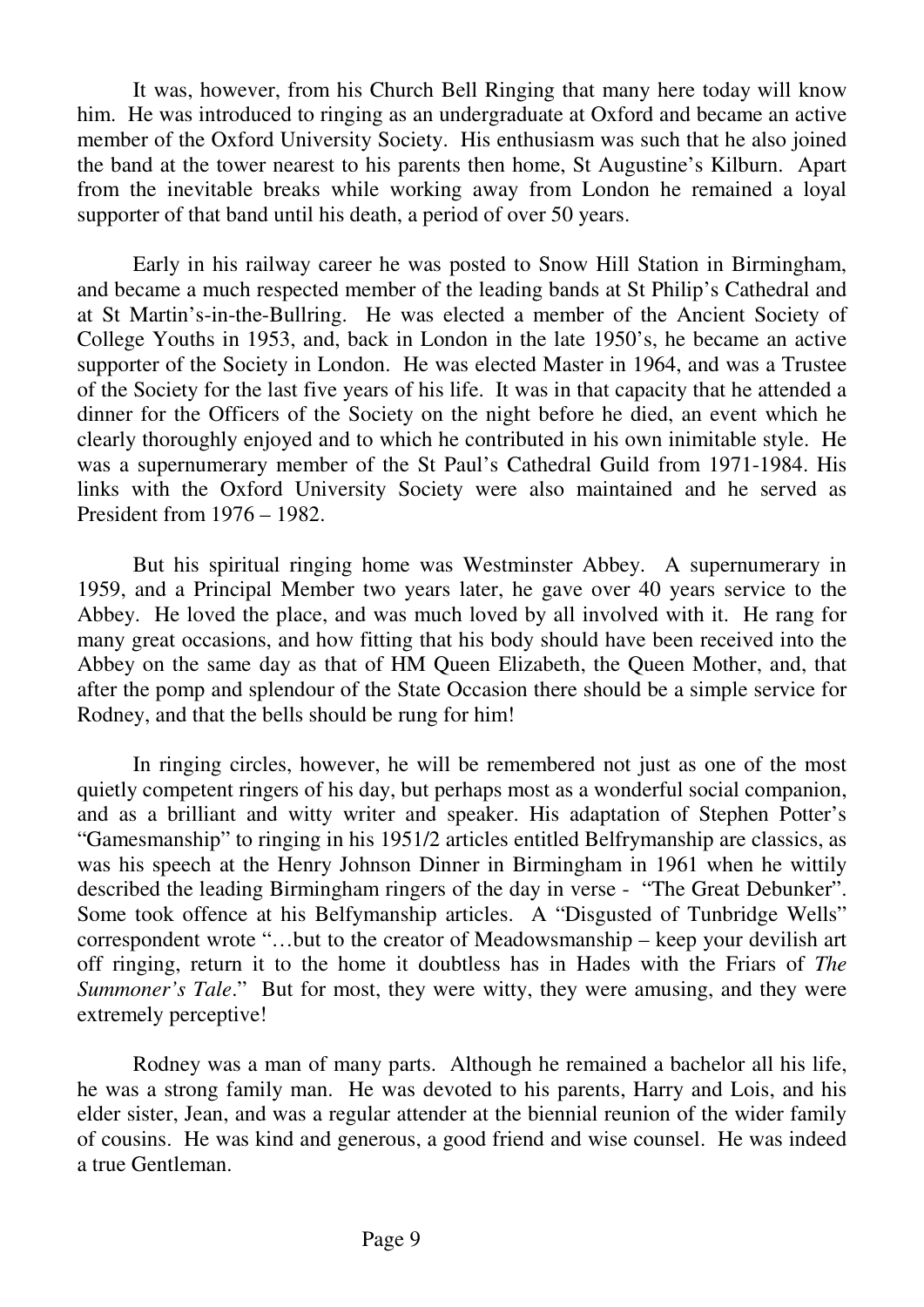His final article on Belfrymanship included the comment

 "… That's what I like about being a ringer. It's not only the ringing itself, it's the comradeship". He was right – and he gave so much to both. He will be sorely missed.

# **Basil Almond** died in October 2001. From the New College Record:

He was born in 1926, the eldest son of Sir James and Lady Almond (Indian Civil Service). He was educated at Westminster, but WWII meant the actual location was first Lancing then Simla. Returning to England in November 1942, he was torpedoed in the south Atlantic and spent fourteen days in an open boat. He was called up in 1944, joining the RAF as a navigator. Before entering New College in 1948 he did a course in Russian at Cambridge. He read French and Russian, and then taught languages at Aldenham before becoming an NHS administrator at St Mary's Paddington. He then taught Russian at Guildford University (sic) before moving to Blair Atholl. He finally ran the renal unit at Dundee Royal Infirmary.

**Peter Wright** died in November 2001. Born in 1927, he was educated at Maidstone Grammar, then read Maths and Physics. While at Oxford he met Kate Higgins, whom he later married. He taught in Croydon, Wells and Ampthill, at which tower he was captain.

**Roger St John Smith** died in January 2002 at the age of 89. He learned to ring at Yardley Hastings in 1928, where his father was Rector and where he rang his first peal three years later. In 1934 he went up to Selwyn, and was Master of the CUG from 1935 to 1937. In that year he came up to Oxford and became master of the OUS in 1938-39, a unique double. In 1939 he was ordained, and served as an Army Chaplain during the war. It was 1963 before he had a parish with bells, Darley Dale. He was CC rep for the Derby from 1969-74. Bad health made him give up peal ringing in 1973, and in 1977 he retired to Wales.

**Peter Corlett**, although not a member of the OUS, will be fondly remembered by those of us up in the mid 70s. A member of New College and then a house master at St Edward's, he learned to ring, and befriended Stuart Brant, who arranged some quarters for him. An ardent grabber, he collected 655 towers in the year of the oil crisis by maintaining a secret and highly illegal petrol dump 'at a location nearby'.

# **Mary Magdalen**

The two new trebles given in memory of Peter Border have now been installed, giving the residents a Taylor ten as their home tower. An opening afternoon took place in October with Ruth Border present. As yet, they have been quartered but not pealed as a ten (although that should be rectified within days of me writing this). No doubt there will be many opportunities to do so in the future. It is interesting to reflect that Oxford now has three first class tens within walking distance.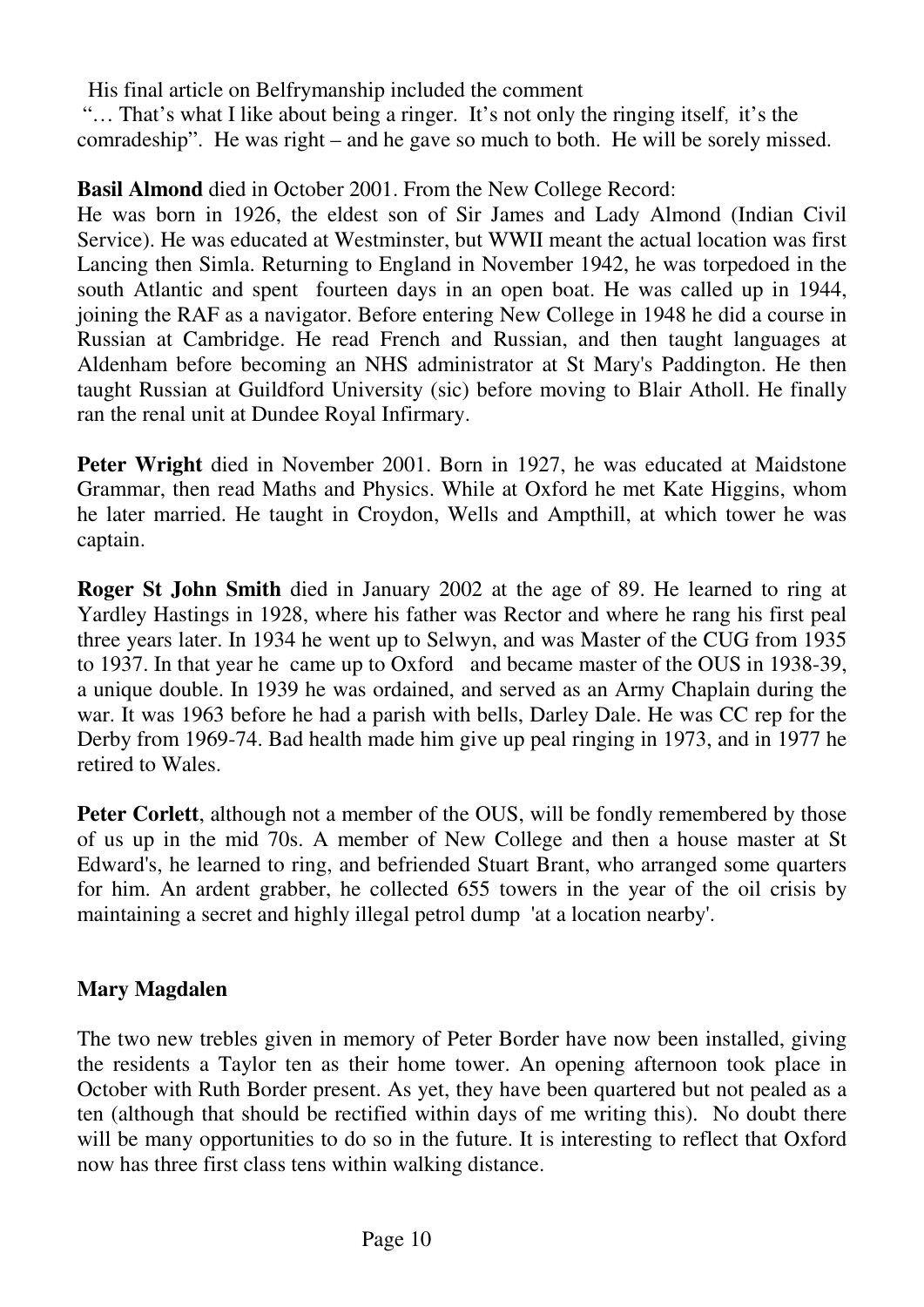# **OUS Peals**

All the Society's peals are now available on the internet at http://www.ouscr.org.uk/peals/. To date, there have been 917. You may view them chronologically and also selectively by tower, person, method, stage, conductor, years, and tower or hand. Statistics are also available of totals by tower, person, conductor and method.

This is a first class facility and the Society must thank those who wrote it and loaded all the data. Please check it against your personal records and notify us (via the site's link) of any errors.

As a matter of interest, these are the key figures:

- Total number of peals 917. Tower bells 666, handbells 251.
- Leading ringers: David Brown 186, Paul Mounsey 182, John Spice 111, Peter Giles 108, Andrew Stubbs 92, Quentin Armitage 90, Betty Spice 88, Stephen Whittleton 87.
- Tower bells Paul Mounsey 126, David Brown 122, Peter Giles 108, Andrew Stubbs 92.
- Handbells John Spice 81, David Brown 64, Betty Spice 56, Paul Mounsey 56, Wilf Moreton 37.
- Conductors David Brown 131, John Spice 83, Paul Mounsey 60.
- Towers St Thos 81, Mary Mag's 55, St Ebbe's 27, Dorchester 20, Kingham 18, Drayton 15.

There have been 14 peals in 2002:

Stedman Cinques, London Royal No3 (2), Yorkshire Royal (2), 4-Spliced S Major, Glasgow SM, Bristol SM (2), Cornwall SM, Superlative SM, Yorkshire SM (2), and 2-spliced Plain Major.

Compare this with 1999 (9), 2000 (19) and 2001 (25).